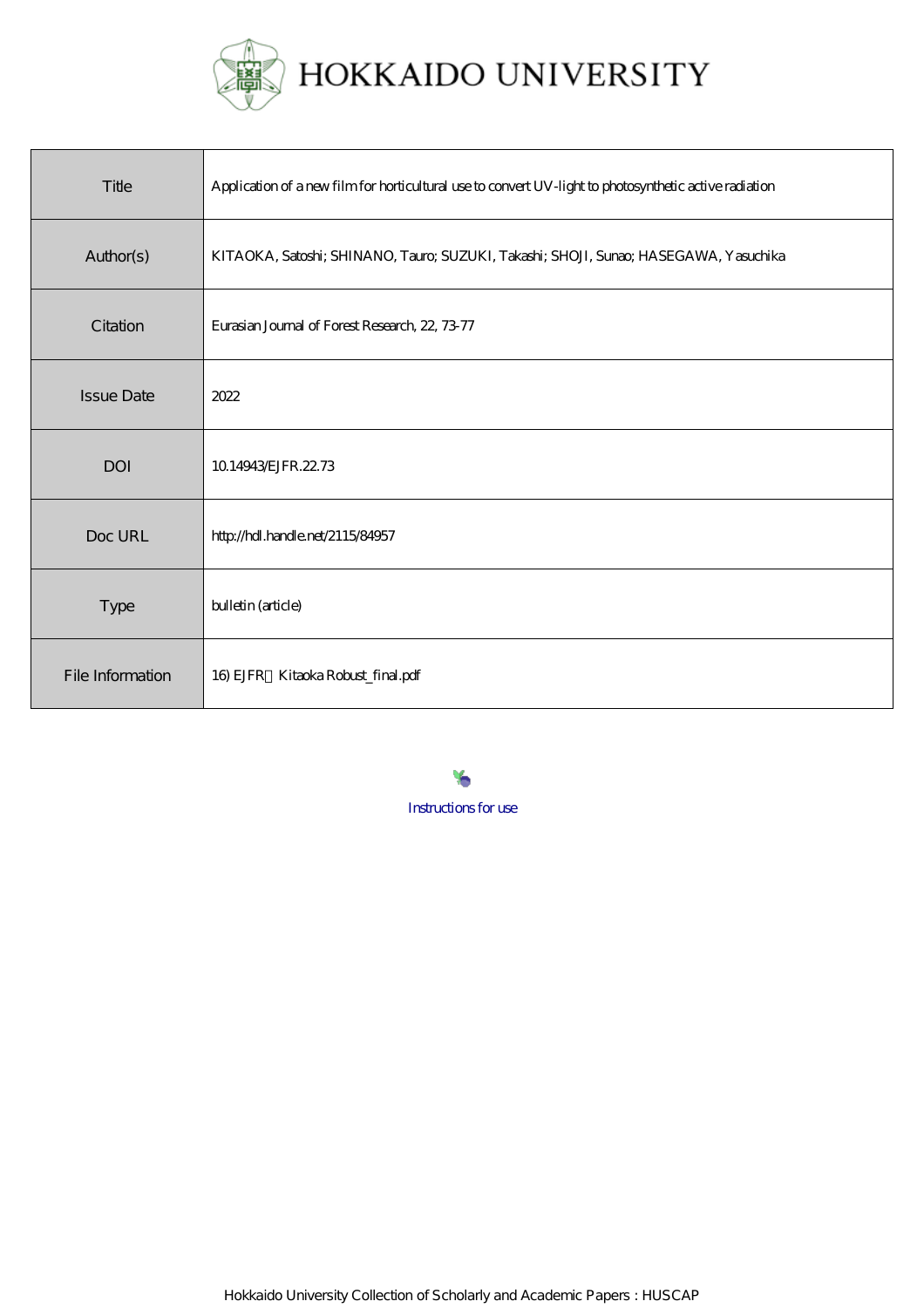# **Application of a new film for horticultural use to convert UV-light to photosynthetic active radiation**

KITAOKA Satoshi<sup>1</sup>, SHINANO Tauro<sup>1</sup>, SUZUKI Takashi<sup>1</sup> SHOJI Sunao<sup>2</sup>, HASEGAWA Yasuchika<sup>2</sup>

<sup>1</sup> Unit of Greenhouse Research, The Robust platform for Agriculture, Forestry, Fisheries Research and Development, Research Faculty of Agriculture, Hokkaido University, Sapporo 060-8589, Japan 2 Research Faculty of Engineering, Hokkaido University, Sapporo 060-8628, Japan

## **Abstract**

 Except for near visible light waves (about <340 nm), ultraviolet radiation (UV-B and part of UV-A) are harmful to all living organisms due to the destruction of DNA. The Hasegawa film (H-film) was developed through modification and chemical reaction on special film with europium (Eu); the H-film transforms UV-A radiation (300-350 nm) to a near peak photosynthetic active wave (600-650 nm). To understand how to use the H-film in horticulture efficiently, we applied it to crop production in greenhouse facilities. This report introduces the basic information on the H-film and its application for several crops during autumn and winter, when incident radiation is low. Therefore, we tested how to overcome this limited sunlight production environment by applying the H-film. We found tendencies for accelerated growth rates in Swiss chard (*Beta vulgaris* var. *cicla*) and spinach (*Spinacia oleracea*). As we expected, the growth acceleration was clearly observable through autumn and winter even with shorter daylight hours. Also, we will introduce our greenhouse facilities.

*Key words*: Robust greenhouse platform, The Hasegawa film (H-film), Ultraviolet ray radiation (UV), Photosynthetic active radiation (PAR), growth acceleration

## **Introduction**

Green infrastructure is an urgent political matter for increasing the environmental richness of our daily lives. In general, except for UV-A, UV radiation is harmful and usually kills living organisms (Larcher, 2003). Of course, UV-A (320-340 nm) is necessary for the coloring of eggplants. We use vinyl greenhouses mainly for leafy vegetable production, even in winter. However, it is too costly, especially when oil prices are a determining factor. During winter, the cumulative amount of sunshine (photosynthetic active radiation in middle and high latitudes) is smaller than in spring and early autumn. The similar practices are performed in western Australia; LLEAF, a product developed by New South Wales University, Australia (Future Food Systems, 2021), is being tested near Sydney. LLEAF is a pink film that converts green light to photosynthetic production. How can we overcome the difficulties during winter when there is a shortage of photosynthetic radiation? We should use natural renewable resources as much as possible to maintain our daily lives and reach our sustainable development goals (SDGs).

To increase and sustain stable crop production in agriculture and forestry even in the winter, we started to use a newly developed film that transforms ultra-violet (UV) light (300-350 nm) to photosynthetic active light (600-650 nm, Hasegawa et al., 2003; Kataoka et al., 2014; 2021; Hasegawa, 2018, 2020). We call this new film developed by Professor Y. Hasegawa (Hokkaido University) "Hasegawa film" (H-film). To maintain higher and stable crop production, the engineering

technology and agriculture faculties have collaborated closely since 2018 (Hokkaido University Robust Platform, 2020). The Hokkaido University Research and Education Center for Robust Agriculture, Forestry, and Fisheries Industry (The Robust Platform) is the center for this collaboration. Here, "Robust" means having internal resilience and the ability to withstand changes brought about by external environmental disturbances



Figure 1. Views of the robust greenhouse: Upper: outside of green house, Lower inside of greenhouse.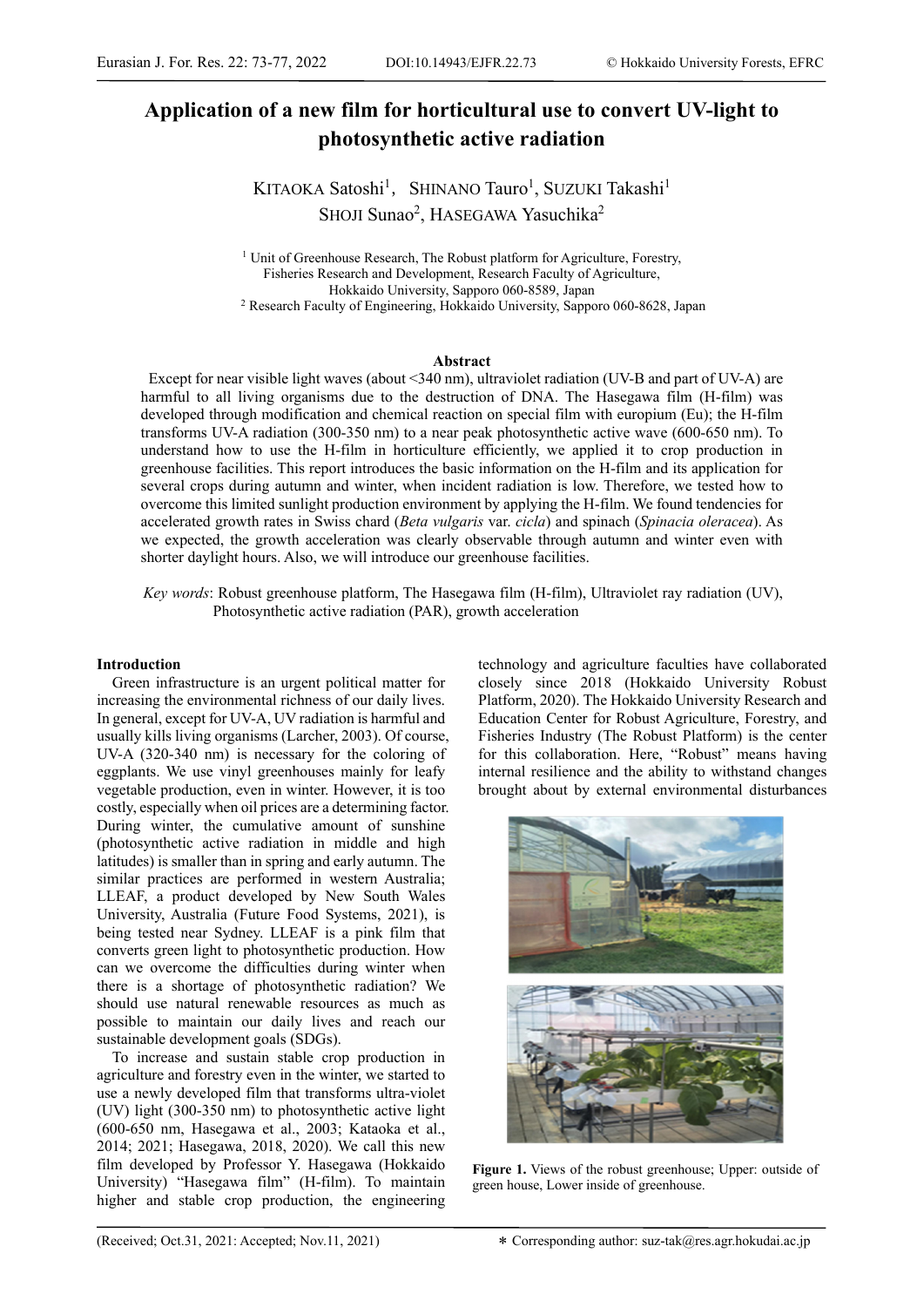such as climate change (Kitaoka et al., 2021).

By incorporating the concept of engineering technology into the agriculture, forestry, and fishing industries, our target is to make food-value-chains and sustainably produce foods under rapid environmental change, such as an increase in NOx, PM, Ozone. This report outlines one of the projects, "the Robust Greenhouse Project." Also, we will briefly introduce the nature of UV, the H-film, its application, and preliminary results with vegetative crops.

## **The Robust Greenhouse Project using the H-film for crop production**

- Hokkaido University established the greenhouse project to support researchers in developing and applying new technologies:
- heat and light management technology for the climate conditions of Hokkaido, northern Japan;
- verification of new production methods that match the characteristics of vegetative crop products;
- development of fundamental technologies that contribute to improving the productivity of horticulture;
- development of agricultural support robots.

The greenhouses are a "research platform" (Fig. 1) where it is possible to create a research environment to test "research seeds" for the future. The greenhouses are a creative site.

#### **The role of UV light in nature**

UV radiation is classified as UV-C  $(<280*$  nm), UV-B (280-320 nm), and UV-A (320-380 nm) (\*some literature use 290 nm) (Fig. 2). Except for UV-A, most ultraviolet radiation (UV) harms living organisms (Larcher, 2003; Kitaoka, 2012). UV-A usually enhances the purple coloring of eggplants. UV-B is very harmful to living organisms, destroying DNA. At the same time, almost no UV-C from the sun reaches the ground surface due to the protection of stratospheric ozone. Based on the sun's light spectrum, active photosynthetic radiation (PAR) is 380-710 nm (Larcher, 2003). However, we usually use a PAR of 400-700 nm after McCree (1972)



**Figure 2.** Wave length of sunlight

The original uploader was Degreen at German Wikipedia. Improved Baba66 (opt Perhelion) on request; En. translation Locusta Fr. translation Eric Bajart Nl. translation BoH, CC BY-SA 2.0 DE, via Wikimedia Commons.

and Lambers et al. (1998). If a productive environment, such as the proper temperature, adequate nutrients, and sufficient CO<sub>2</sub>, is present, light is the essential environmental resource for the growth and survival of green plants. During late autumn and part of winter, the light intensity of PAR decreases to about 40% of that of summer in Sapporo (43ºN) (Ishii et al., 2004).

In Sapporo, in winter, the level of UV is 30% less than the summer (Ishii et al., 2004). However, previous





studies suggested snow-cover and clouds play a significant role in diffusing the refraction of UV (Fig. 3) (Kitaoka, 2002; Sabburg and Calbό, 2009; Lee et al., 2015). Therefore, we expect to improve crop productivity during late autumn to early winter, when there is a shortage of sunshine, by using H-film to convert UV to PAR. There is the possibility of improving light regulation in the greenhouse, especially the reflectance of PAR (=PPFD) and UV from the snow surface (Fig. 3) (Kitaoka, 2002).

## **Application H-film to the production of hybrid larch (F1)**

 Several trials in forestry research regulated light quality to the forest floor to establish natural regeneration of light-demanding tree species (alder; *Alnus hirsuta*; Japanese larch, *Larix kaempferi*) (Harada, 1918; Asawaka et al., 1974; Mizui, 1978 ).

Aboveground biomass of alder and Japanese larch increased with increasing light intensity ( $\mu$ W cm<sup>-2</sup>), but its degree was in the order of Red (minus: -Green & Blue), Yellow (-Blue), Neutral, and Blue (-Red). However, the epicotyl weight of Japanese larch was enhanced significantly in the Blue (-Red) box under constant temperature (Fig. 4). In contrast, the Blue box did not enhance the hypocotyl growth of alder seedlings, irrespective of all light intensities (Mizui, 1978).

In Hokkaido, local governments must find a way to produce sufficient planting stock from the cuttings of current-year seedlings of hybrid larch F1 (*Larix gmelinii* var. *japonica* x *L. kaempferi*, larch F1). We believe a possible solution is to use H-film during winter because larch  $F_1$  seedlings are mainly cultivated in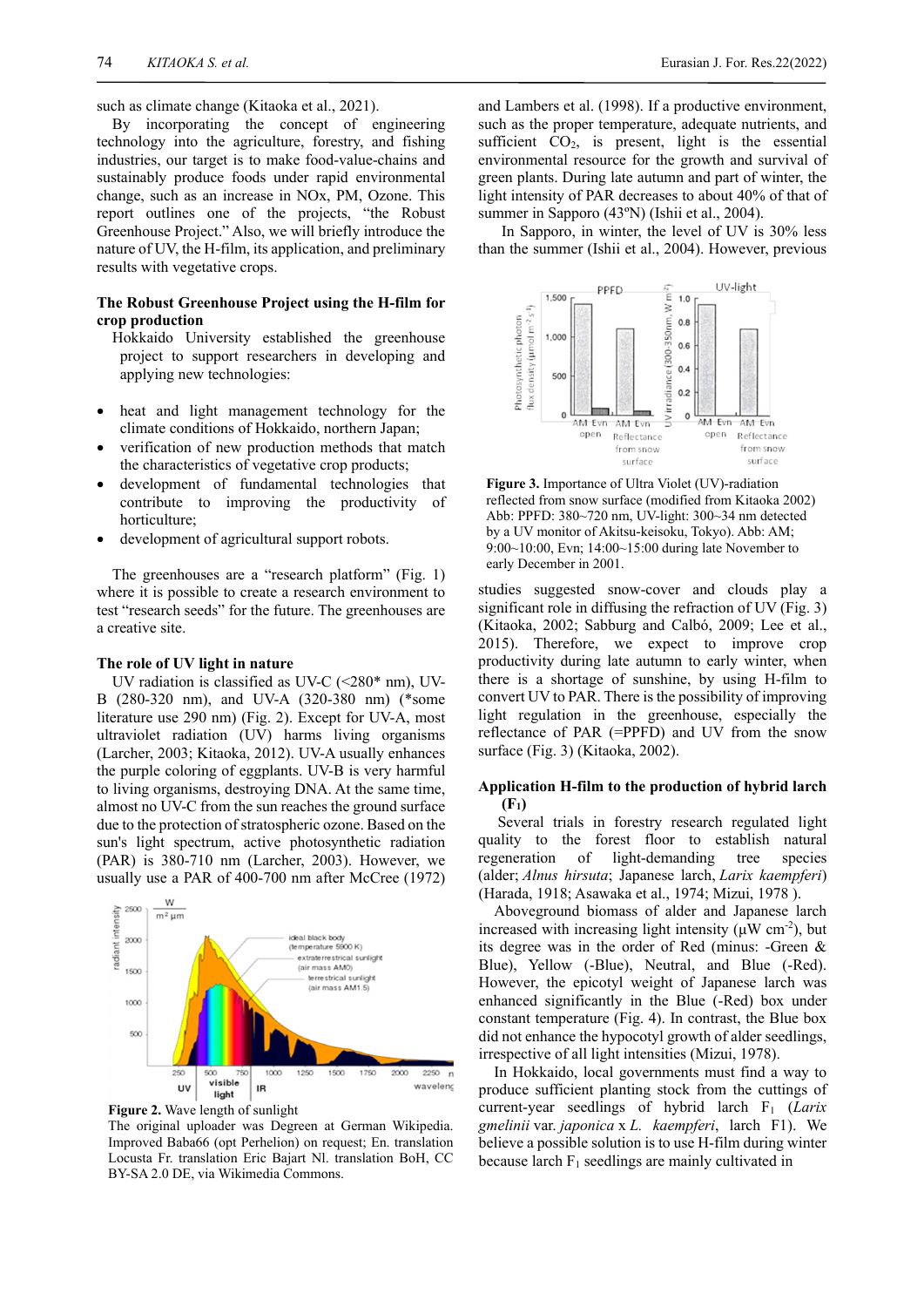

**Figure 4.** Effects of different light quality and intensity on growth of aboveground biomass (mg) of Japanese larch seedlings under regulated temperature. Illustrated from Mizui (1978).

 Original point of the relative value is located at left-first position. Minus (-) in color treatment means omitted wave length by color film as shown by Asakawa et al. (1974).

greenhouses to shorten the cultivation period (Fig. 4). Larch, in general, is a typical light-demanding tree species ( Kitaoka et al., 2020).

## **Development of a light transformation film (The H-firm)**

The Hasegawa laboratory publications provide detailed information (Hasegawa et al., 2003; Kataoka et al., 2014; Hasegawa 2018, 2020) on the film's creation. The simple explanation is that they added a complex rare-earth element (Europium: Eu; Atom No. 63, a lanthanoid) to a polymer film, creating a highly efficient luminescent (Fig. 5).

H-film can keep high light transmittance and high illuminance of red color (600-615 nm) by applying UV (300-340 nm). Finally, we can see red light transformed from UV, even under full sunlight.

#### **Application of the H-film and tentative results**

As mentioned, the H-film can transform a part of UV to PAR (=PPFD) at 600-615 nm and significantly



**Figure 5.** High transmittance capacity was realized by the H-film (After Hasegawa 2018).

Light intensity after transformation of full sunlight to ①: with no special chemicals, ②: Europium  $(Eu)$ -Complex polymer = the H-film,  $\circled{3}$ : Commercial organic pigment (BASF lumogen R305)

increase biomass and leafy greens in preliminary studies of Swiss chard (*Beta vulgaris* var. *cicla*; Suzuki, 2020; Kitaoka et al., 2021) and spinach (*Spinacia oleracea*; Sugai et al., 2016). A preliminary study of spinach (Fig. 6a) is very promising from a commercial viewpoint. The perimeter of the leaf blade grown under the H-film was the longest (Sugai et al., 2016).

 In general, the photosynthesis rate is higher with a long perimeter length (Koike, 1996). Although leaf thickness detected by a micro-meter (Mitsutoyo, Kawasaki-Kanagawa, Japan) was the same for all individuals grown in several light conditions under several different films. The leaf area was the largest in spinach grown under the H-film (Figs. 5b, and c). These results suggest that the photosynthetic production of spinach grown under the H-film will be higher.



**Figure 6**. Preliminary results of spinach seedlings treated with different films including the H-film (adopted from Sugai et al. 2016; with the author's permission).

The numbers of treatments indicate, 1: UV-absorption, 2: Film with no treatment (EVA: ethylene vinyl acetate), 3: Film with less rare earth element, 4: Film with much rare earth element, 5: commercial visible light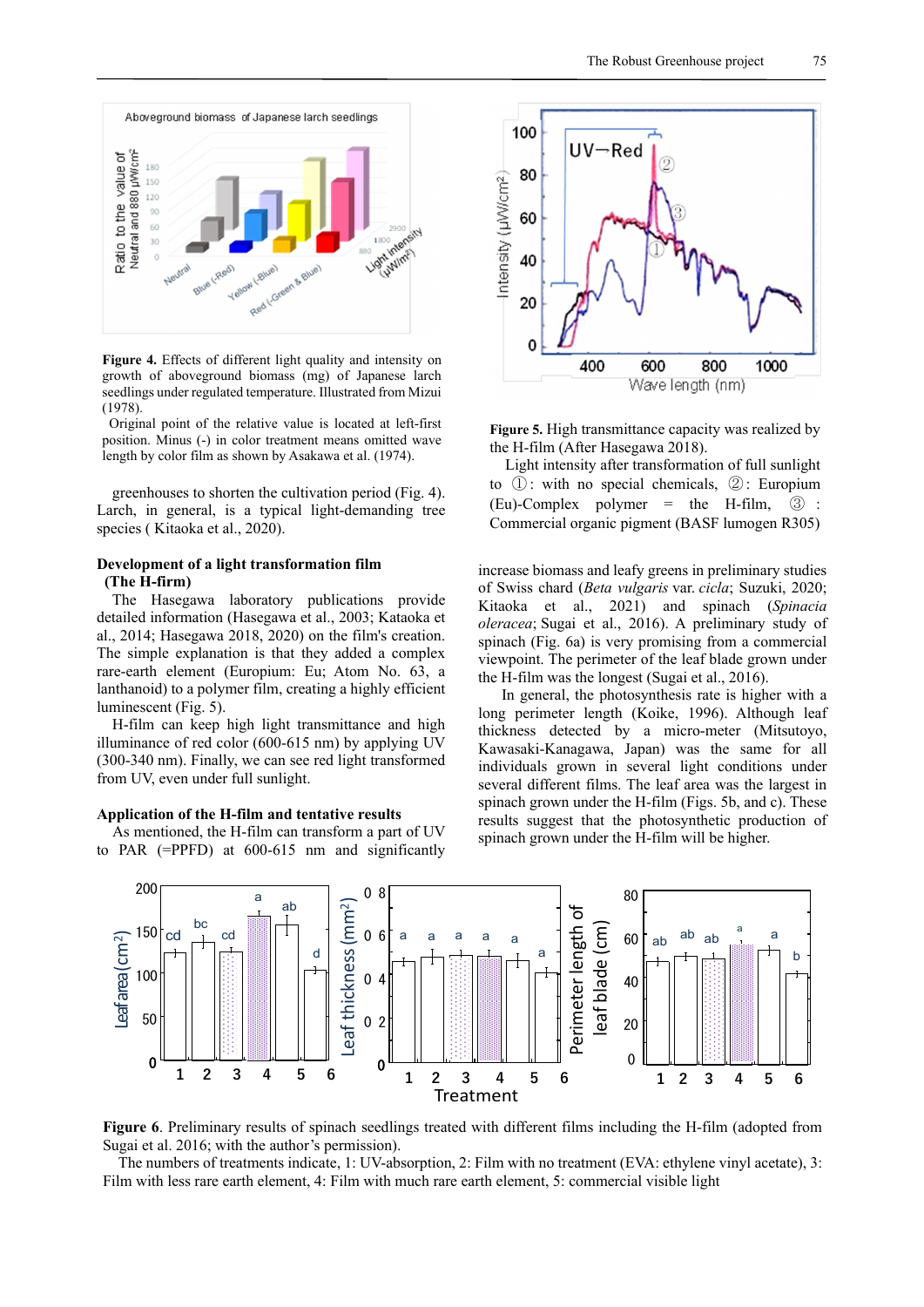#### **Conclusion**

Our Robust Greenhouse Project will allow researchers to test their promising technology to increase crop production, especially vegetables, during autumn and winter when there is less sunshine than in the growing season. We are slowly applying the technology to several crops, such as Swiss chard, spinach, and horseradish. Finally, we would like to develop the ideal method for using the H-film in agriculture production.

#### **Acknowledgements**

We are grateful to Professor Y. Sano, Dr. Y. Watanabe, Dr. T. Umebayashi, Dr. T. Sugai, Dr. T. Koike, and Dr. T. Watanabe, for offering unpublished data on spinach seedlings grown under the H film (Hokrest, YY-2016, Hokkaido University). This report is a contribution to the Robust Project of Hokkaido University (organized by Professor K. Ishii, Research Faculty of Engineering).

## **References**

- Asakawa, S., Sasaki, S, Morikawa, Y. (1974) Growth of tree seedlings under the lights of different spectral compositions. Journal of Japanese Forestry Society, 56: 441-447.
- Future Food Systems (2021) Smart Glass and LLEAF: novel spectra-shifting tech to boost energy-efficiency, crop growth and yield under cover. https://www.futurefoodsystems.com.au/smart-glassvs-lleaf-film-novel-spectra-shifting-tech-to-boostenergy-efficiency-crop-growth-under-cover/
- Harada, Y. (1939) Über den Einfluss der Lichtqualitat fur Keimung and Wachstum der jungen Waldpflanzen. Journal of Japanese Forestry Society, 21: 203-213. (in Japanese with German explanation)
- Hasegawa, Y., Yamamuro, M., Wada, Y., Kanehisa, N., Kai, Y., Yanagida, S. (2003) Luminescent Polymer Containing the Eu (III) Complex Having Fast Radiation Rate and High Emission Quantum Efficiency. The Journal of Physical Chemistry A 2003, 107, 1697-1702.
- Hasegawa, Y. (2018) Luminous rare earth complex can support biomass production in agriculture, forestry and fisheries. Green-techno information, 2-4

Hasegawa, Y. (2020)

https://www.youtube.com/watch?v=9DkSkxU5j9U Hokkaido University Robust project (2020) A

- greenhouse research of the Robust project, https://robust.eng.hokudai.ac.jp/en/project/331
- Ishii, Y., Yamazaki, K., Oba, K., Hasegawa, T., Hiyane, S., Tanaka, I. (2004) Seasonal changes in spectral photon flux measured at Sapporo, Gifu and Naha. Environmental Control Biology 42: 147-154.
- Kita, K., Sugai, T., Fujita, S., Koike, T. (2018) Breeding effort on hybrid larch  $F_1$  and its responses to environmental stresses. Forest Genetics and Tree

Breeding, 7: 107-114. (in Japanese with English summary).

- Kataoka, H., Kitano, T., Takizawa, T., Hirai, Y., Nakanishi, T., Hasegawa, Y. (2014) Photo- and thermo-stable luminescent beads composed of Eu (III) complexes and PMMA for enhancement of silicon solar cell efficiency. Journal of Alloys and Compounds, 601: 293–297.
- Kitaoka, S. (2002) Reflectance of UV and PDF from surface layer of snow. Needle morphology and anatomy (T. Koike' part), In: Nagata, H. and Sasaki, S., eds. Environmental physiology of Trees, pp.101- 102, Bun-ei-do publisher, Tokyo. (in Japanese).
- Kitaoka, S., Qu, L.Y., Watanabe, Y., Watanabe, M., Watanabe, T., Koike, T. (2020) Heterophyllous Shoots of Japanese Larch Trees: The seasonal and yearly variation in  $CO<sub>2</sub>$  assimilation capacity of the canopy top with changing environment. Plants, 9(10), 1278; https://doi.org/10.3390.
- Kitaoka, S., Shinano, T., Shoji, S., Hasegawa, Y., Saitoo, H., Jitsuyama, Y., Suzuki, T. (2021) Application of Ultra-violet radiation to photosynthetic production of crops; a trail of the greenhouse project of the Robust Project of Hokkaido University-, Agriculture Meteorology in Hokkaido, 72: 30-32 (in Japanese)
- Koike, T. (1996) Leaf morphology and anatomy affecting the net photosynthetic rate of 33 deciduous broadleaved trees. Forest Resources Environment, 34:25-32.
- Lambers, H., Chapin III, F. S., Pons, T. (2008) Physiological Plant Ecology, Springer Verlag, Heidelberg, 10.1007/978-0-387-78341-3
- Larcher, W. (2003) Physiological Plant Ecology-Ecophysiology and Stress Physiology of Functional Groups, Springer Verlag, Heidelberg. ISBN: 978-3- 540-43516-7
- Lee Y.G., Koo J.-H., Kim, J. 2015. Influence of cloud fraction and snow cover to the variation of surface UV radiation at King Sejong station, Antarctica. Atmospheric Research 164-165:99-109.
- McCree, K.J. (1972) Test of definitions of photosynthetically active radiation against leaf photosynthesis data. Agricultural Meteorology 10: 443-453.
- Mizui, N. (1978) Effect of light intensity and spectral composition on the growth of tee seedings. Bulletin of the Hokkaido Forest Experiment Station 15: 1-8 (In Japanese with English summary)
- Sabburg, J., Calbό, J. 2009 Five years of cloud enhanced surface UV radiation measurements at two sites (in the Northern and Southern Hemispheres). Atmospheric Research 93: 902-912.
- Sugai, T., Koike, T., Watanabe, T. (2016) Interim report on the application of the H-film for crop production -